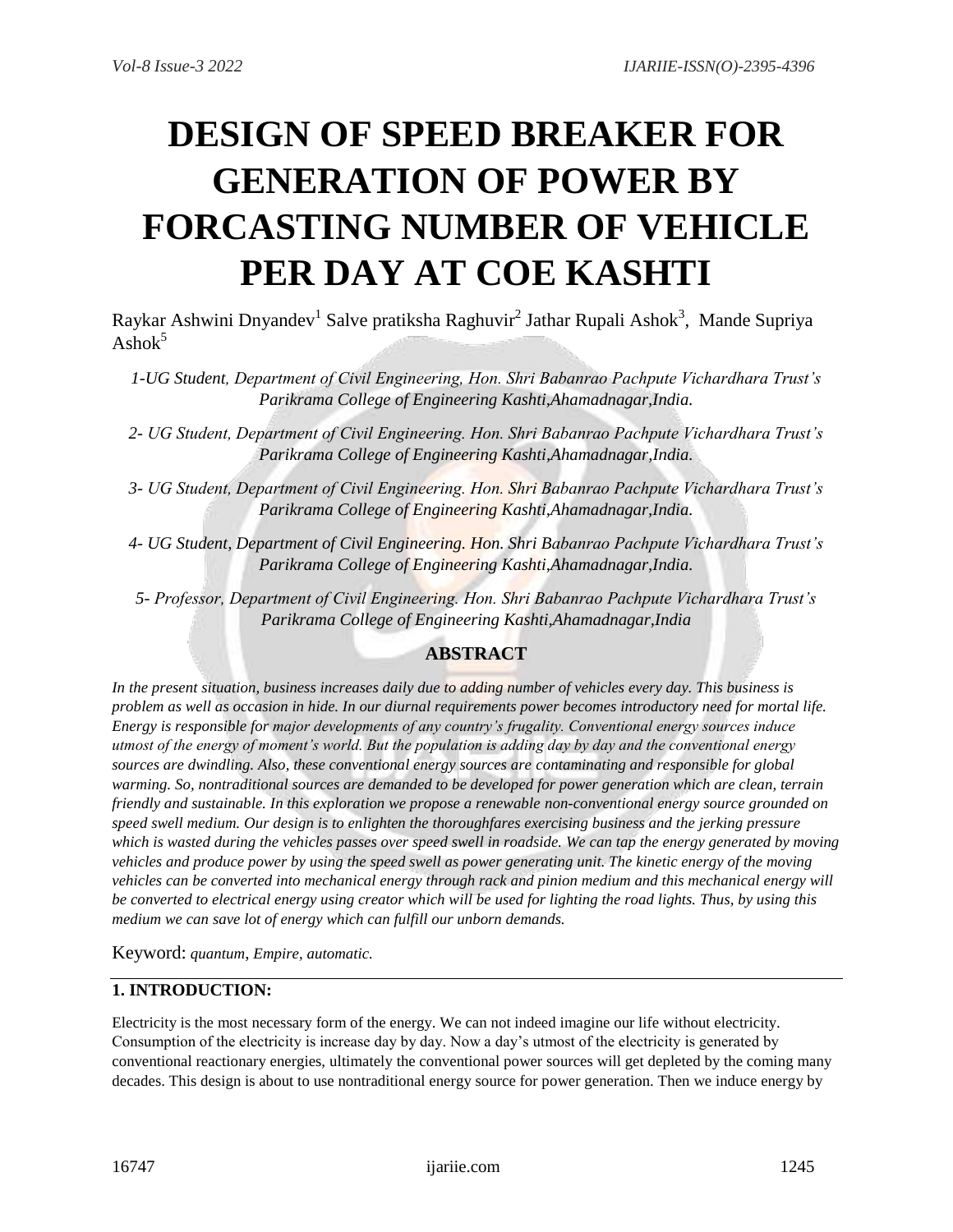rack and pinion medium. All the setup is place under speed swell when vehicle passing from speed swell it generates electricity. Main benefit of this system is then we use wasted energy for power generation.

Electricity in India is a big problem which is faced by people, who live in the country. Electricity is the form of energy. It's a introductory part of nature and one of our most extensively used forms of energy. We get electricity, from the conversion of other sources of energy, like coal, natural gas, canvas, nuclear power and other natural sources, which are called primary sources. Electricity generation was first developed in the 1800's using Faraday's fireball creator. Nearly 200 times latterly we're still using the same introductory principles to induce electricity, but on a much larger scale. Above mentioned primary energy coffers are the conventional and are in limited volume, and on the other hand produce a lot of pollution in atmosphere, a new fashion of power generation is introduced then, i.e. through speed swell power creators. Generating electricity by speed combers is an innovative and useful conception.

On road vehicles waste a tremendous quantum of energy on speed combers, where there's a necessity to handed speed swell to control the speed of the vehicles. The periodic rate of growth of motor vehicle population in India has been nearly 20 percent during the last decade. There's tremendous vehicular growth in time by time. The adding business and number speed combers on roads motivate to manufacture an innovative device which can direct the energy of vehicles that's wasted on speed combers to some useful work.

Now a day's power has come the major need for mortal life. Energy is an important input in all the sectors of any countries frugality. The vacuity of regular conventional reactionary energies will be the main sources for power generation, but there's a fear that they will get exhausted ultimately by the coming many decades. Thus, we've to probe other types of renewable sources. The day-to- day adding population and dwindling conventional sources for power generation, provides a need to suppose onnon-conventional energy coffers. Another major problem, which is getting the exiting content for moment is the pollution. Power stations and motorcars are the major pollution producing places. Sonon-conventional power source is demanded to reduce this problem. We proposed a nontraditional power generating system grounded on speed swell medium which induce electricity without using any marketable reactionary energies, which isn't producing any contaminating products. In this design, our end is to conserve the kinetic energy which convert into electricity that gone wasted, while vehicles move.

These biases are most common in developing countries. Accordingly, speed- combers are regular in multitudinous developing countries, including India, Chile, Egyptian Empire, and Ghana. The weight of vehicles in term of implicit energy can be employed for electricity generation purposes. In this design we developed a system of generating electricity using speed swell on the roads. To gain maximum power, the inflow of moving vehicles is veritably important. In this medium, a rack and pinions are used. This medium converts the kinetic energy of moving vehicles into electric energy with the help of speed swell on the roads. This is generating numerous kilowatts of power by using over as well as the upward stir of rack. Downcast stir is caused by cargo and upward stir is due to restoring force exercising store power in springs.

#### **2. LITERATURE REVIEW**

1. AmolS. Fawade (2015), whenever the vehicle is allowed to pass over the pate shape speed swell it gets pressed own. As the springs are attached to the pate, they get compressed and the rack, which is attached to the bottom of the pate, moves down in repaying stir. The affair of creator is given to the LED bulb which shows generation of electricity by blinking.

2. Ankita & Meenu Bala (2013), when the vehicle moves over the speed swell it reduces its speed. As these combers have a little height it gains an increase in its implicit energy. A vehicle importing kg passes over the system it pushes the mute to a depth of 10 cm it can produce roughly0.98-kilowatt power (immaculately). So, from one similar speed swell on a busy trace, where about 100 vehicles pass every nanosecond, about one kilowatt of electricity can be produced energy single nanosecond. This paper needs a lot exploration work as it can be proved anon-conventional resource of energy.

3. AnyaegbunamF.N.C. (2015), the periodic rate of growth of motor vehicle population in India has been nearly 10 percent during the last decade. There's tremendous vehicular growth in India time by time. On the Roads these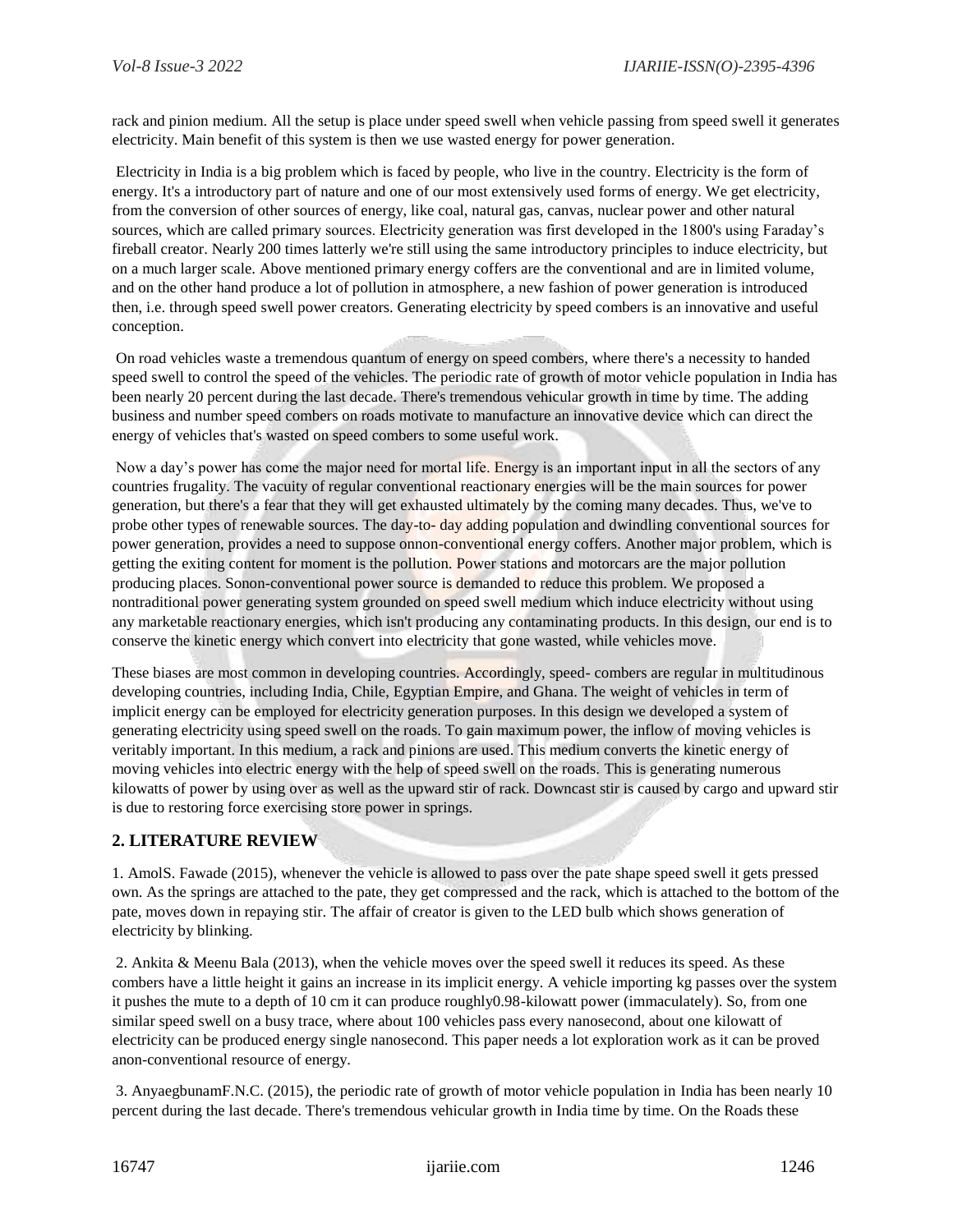vehicles waste tremendous quantum of energy due to speed combers, the adding business and number of speed combers on roads gave rise to the manufacturing of an innovative device which can conduct the energy being wasted by vehicles on speed combers to some useful work.

4. Krishna.D. Shelaret.al. (2017), the spiral contraction spring is used for Suspense Purpose. In the speed swell system, the speed swell is made up of mild sword strips. The pate is also made of mild sword wastes. The spring is connected to the rod of the double amusement cylinder. Depicts the complete process of operation of speed swell device for generation of compressed air. The device was installed in the road and vehicles were allowed to pass over the device. The weight of vehicles presses the pate of swell which compress the spring which is connected to rod repaying in cylinder and the air is generated and stored in the air tank.

5. LeenaH. Patilet.al (2018), a check was done by the Tamil Nadu electricity board. According to this check, the electricity consumed by a remote vill for 45 days is equal to the electricity consumed by all the road lights in one night in Chennai megacity. By this script, we can get an idea of the rate by which electricity is being consumed in India, also, this consumption rate is adding day by day. Electricity and power can be called as the backbone for development and modernization of the country and thus, the rapid-fire speed of development has led to a constant increase in the rate of electricity consumption. The numbers also show a rapid-fire increase in the electricity consumption in India from the time 2014 to 2017, the electricity consumption per capita of India in the time 2014 was805.60 kwh, whereas it was 1149kwh in the time 2017. Taking into consideration this situation, it's obligatory that either consumption of electricity must be reduced or the generation of electricity must be increased. The consumption of electricity can be reduced only to a certain limit, beyond this limit the development can be hampered. But, by conservation, the quantum of electricity conserved will be in veritably small quantum, hence, adding the generation of electricity is the right option. Now, this increase in generation of electricity would affect in further and further use of conventional coffers, which are also on drop, this creates a need to induce electricity without using conventional coffers or at least using conventional coffers in veritably small quantum.

6. Mitul Patel &Prof.P.J. Gundaliya (2017), the roads are designed for a certain design speed to meet the mobility demand. Still, at some of the locales control of speed may come necessary. For that purpose, business calming measures have been used. This paper describes the colorful business calming measures used to reduce accidents/ crashes or reduce the inflexibility of accidents. Speed combers are one of the extensively used business calming measures. Colorful types of speed combers should be bandied along with problems associated with them.

## **3. METHODOLOGY**

#### **3.1 Traffic volume study**

Business volume is a measure to quantify the business inflow. Business volume or business inflow is expressed as the number of vehicles that pass across a given transverse line of the road during unit time. As the expressway range of the road may vary the business is generally expressed as number of vehicles per hour or per day, per business lane.

Different classes of vehicles make use of the same thruway particularly in developing countries like India, therefore business sluice correspond of mixed business inflow. The vehicles of the business sluice may be classified into different vehicle classes. They correspond of 1) Fast moving vehicles similar as (a) passenger buses, (b) motorcars, (c) exchanges or heavy marketable vehicles (HCV), (d) light marketable vehicles (LCV), (e) bus- cabs, (f) twowheeler motorcars (motor cycles & scooters) and 2) decelerate moving vehicles similar as beast drawn vehicles like bullock wagons, cycles cabs, pedal cycles, etc. Determination of volume of each vehicle class independently and chancing the total volume is called'classified business volume studies.

#### **3.1.1. Methods of classified traffic volume studies**

Traffic volume counts may be carried out either manually or by using mechanical or automatic counters.

a) Manual counts: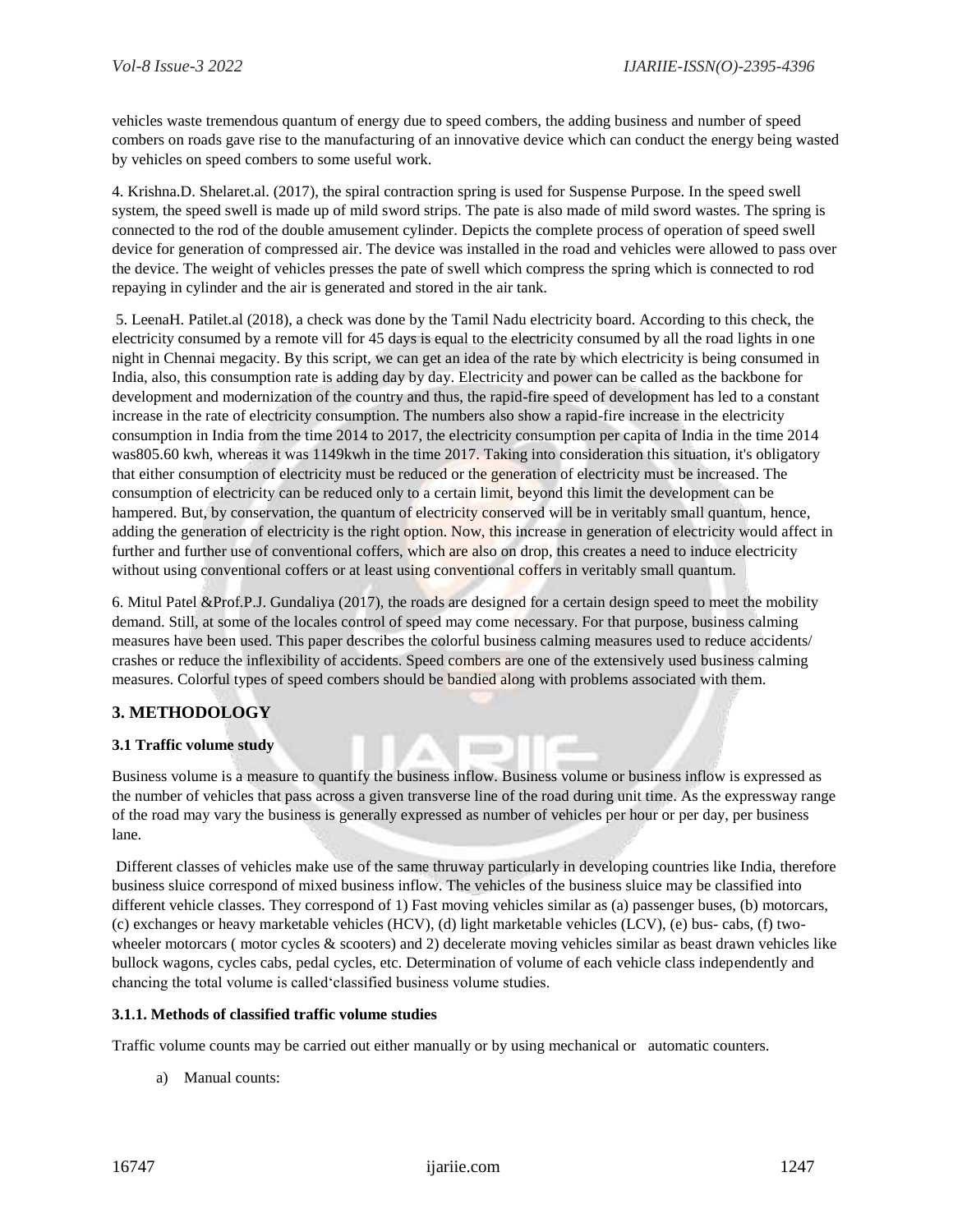This method employs a field team of enumerators at predetermined locations of the selected roads and intersections. The enumerator's carryout classified count of the vehicles and record them on the prescribed record sheets/forms at desired time intervals. By this method, it is possible to obtain all details of the classified traffic data which can be collected by mechanical or other automatic counters. It is possible to obtain details such as: 1) classification of different types of vehicles and their counts at desired time intervals, 2) noting the direction wise movements including each vehicle class at intersections, 3) classified vehicle counts with number of occupants in each passenger vehicle, 4) number of commercial vehicles (HCV & LCV) with details of load and the type of commodity transported and 5) desired details of pedestrian volume counts.\

The main drawback of manual counting method is that it is not practicable to carry out manual count of different vehicle classes during all the 24 hours of the day and on all the days round the year. Hence it is necessary to adopt statistical sampling techniques and resort to 'short counts' in order to cut down the manual hours involved in taking complete counts.

b) Mechanical traffic counts:

This may be either fixed or permanent type or portable type of counters. The mechanical counter can automatically record the total number of vehicles crossing a section of the road in a desired period. One of the old methods of automatic counter is by effect of impulses on a pneumatic hose placed across the roadway, traffic count is recorded by electrically operated counters and recorders capable of recording the impulses; but the impulses caused by vehicles of light weight may not be enough in some cases to actuate this type of counter.

The main drawback of the automatic counter is that it is not possible to classify and record every vehicle type and get details of turning movements, vehicle occupancy, type of commodity transported by the commercial vehicle, etc. It is also not possible to record details of pedestrian flow. However, it is possible to classify and group the different types of vehicles based on axle spacing, axle loads, speed, height of vehicle, etc.

#### **3.2 Analysis of traffic volume**

Average daily traffic (ADT)

When the traffic volume counts are carried out for only a few days (such as for 3days to 7 days) the average daily traffic volume obtained is called 'average daily traffic' or ADT. Traffic census on non-urban roads is generally carried out twice in a year by taking direction-wise counts for 7-days period, once during the peak traffic season and once during the lean season.

 $ADT = 24x7$  day traffic count

7 days

# **3.3 COMPONENTS OF SYSTEM**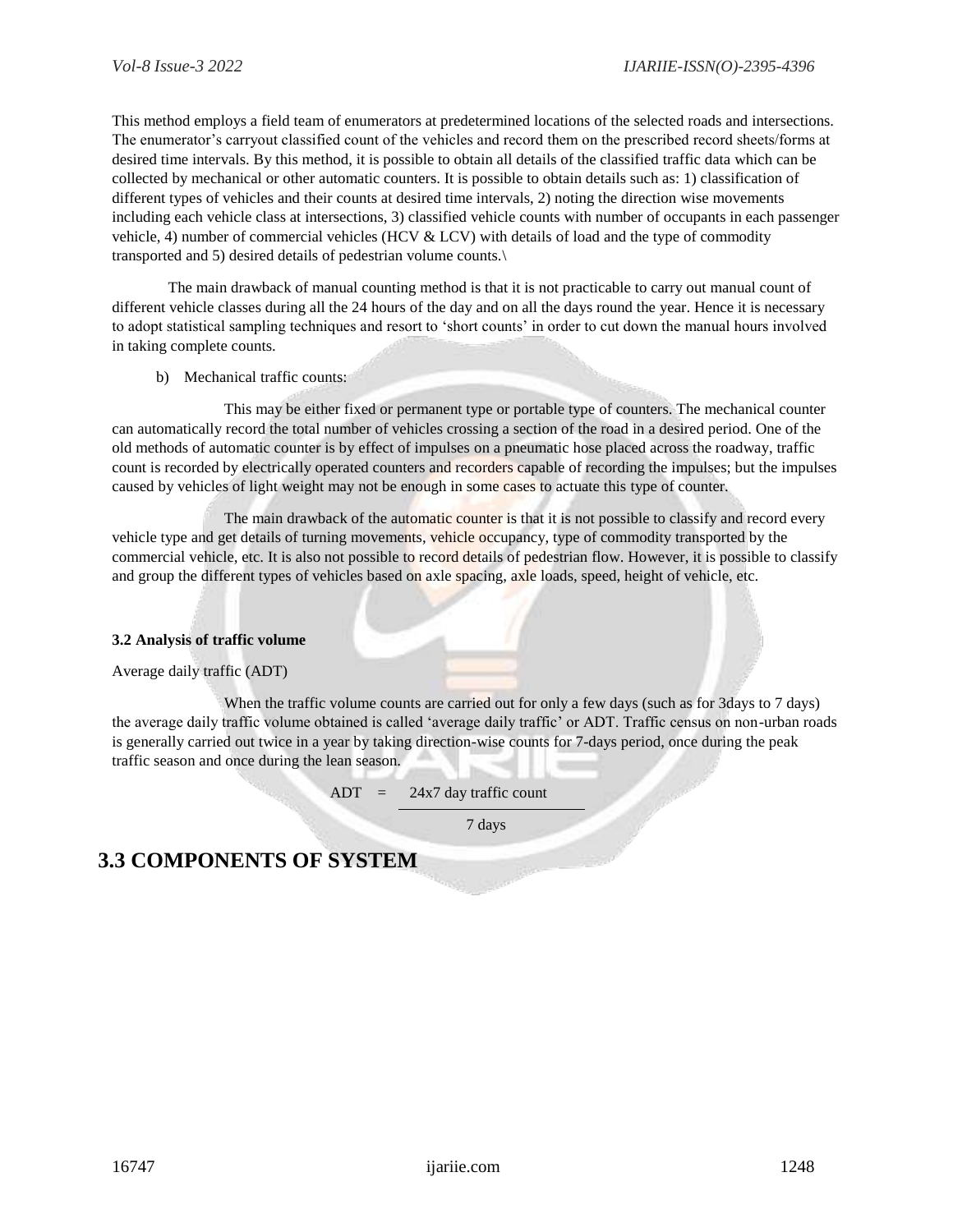

#### **4. CONCLUSION**

The utilization of energy is an indication of the growth of a nation. This research introduces a generation system for harnessing energy from speed breaker while keeping the engineering environment in check. It produces electrical energy proportional to traffic density which shows more possibility of collecting large amount of energy in busy cities. This method is suitable to develop the country like Bangladesh by utilizing wasted energy of the vehicle in a more useful manner. In this research, speed breaker is introduced as a small generating unit for minor needs such as street lights and traffic signals. By adopting this arrangement, the future demands of electricity can be minimized to some extent. Power generated from designed assembly is can be used as supplementary source of power for road lamps. The source of power generation is ecofriendly i.e., no air, noise, water or land pollution. The power generated